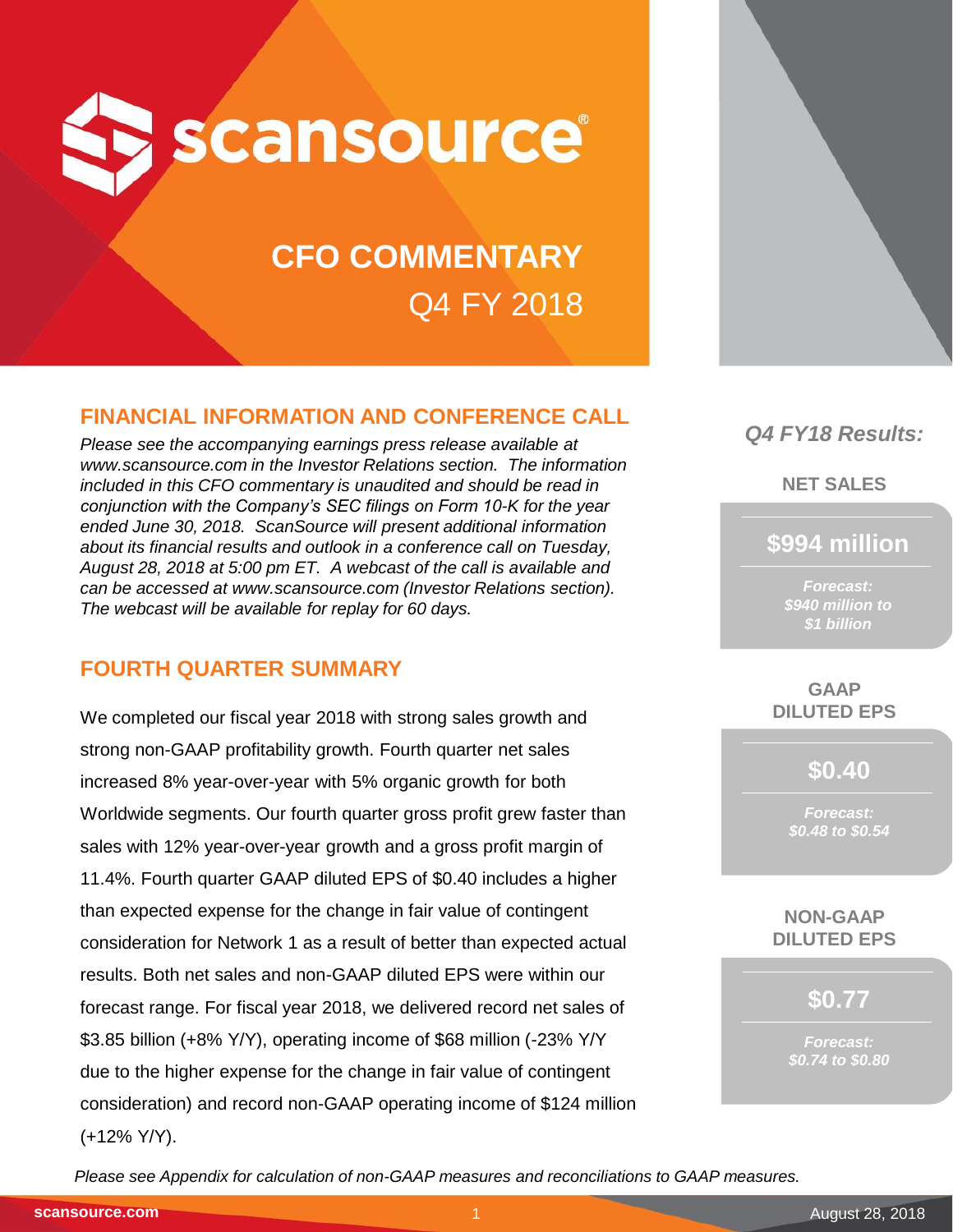

# **QUARTERLY HIGHLIGHTS**

| \$ in millions, except EPS  | <b>Q4 FY18</b> | <b>Q3 FY18</b> | <b>Q4 FY17</b> | Y/Y<br>Change |
|-----------------------------|----------------|----------------|----------------|---------------|
| Net sales                   | \$993.9        | \$895.6        | \$917.3        | $+8%$         |
| Gross profit                | \$113.3        | \$103.9        | \$100.9        | $+12%$        |
| Gross profit margin %       | 11.4%          | 11.6%          | 11.0%          | $+41$ bps     |
| SG&A expenses               | \$76.8         | \$72.7         | \$71.2         | $+8%$         |
| Operating income            | \$19.8         | \$17.9         | \$22.1         | $-11%$        |
| Operating income %          | 2.0%           | 2.0%           | 2.4%           | $-42$ bps     |
| Non-GAAP operating income   | \$30.8         | \$27.8         | \$27.8         | $+11%$        |
| Non-GAAP operating income % | 3.1%           | 3.1%           | 3.0%           | $+7$ bps      |
| <b>GAAP</b> net income      | \$10.4         | \$10.6         | \$19.0         | $-45%$        |
| Non-GAAP net income         | \$19.9         | \$17.5         | \$17.3         | $+15%$        |
| <b>GAAP diluted EPS</b>     | \$0.40         | \$0.42         | \$0.74         | $-46%$        |
| Non-GAAP diluted EPS        | \$0.77         | \$0.68         | \$0.68         | $+13%$        |

- Net sales of \$994 million (+8% Y/Y)
	- 5% Y/Y organic growth consolidated and for both Worldwide segments
	- Organic growth for all regions: North America, Latin America and Europe
- Gross profit margin of 11.4%, a 41 bp Y/Y improvement
	- Higher margins from POS Portal
- Operating income of \$19.8 million and GAAP EPS of \$0.40 includes higher expense for change in fair value of contingent consideration and higher intangible amortization
- Non-GAAP operating income (+11% Y/Y) grew faster than net sales growth (+8% Y/Y)
	- Non-GAAP operating income growth from higher sales volumes and the addition of the POS Portal acquisition
- For Q4 FY18, effective tax rate of 42.4%, which includes one-time tax reform charges, and non-GAAP effective tax rate of 30.1%
- Non-GAAP EPS increased 13% Y/Y to \$0.77

*Non-GAAP operating income, non-GAAP net income and non-GAAP diluted EPS exclude amortization of intangibles, change in fair value of contingent consideration, acquisition costs, Brazil tax recovery and tax reform charges.*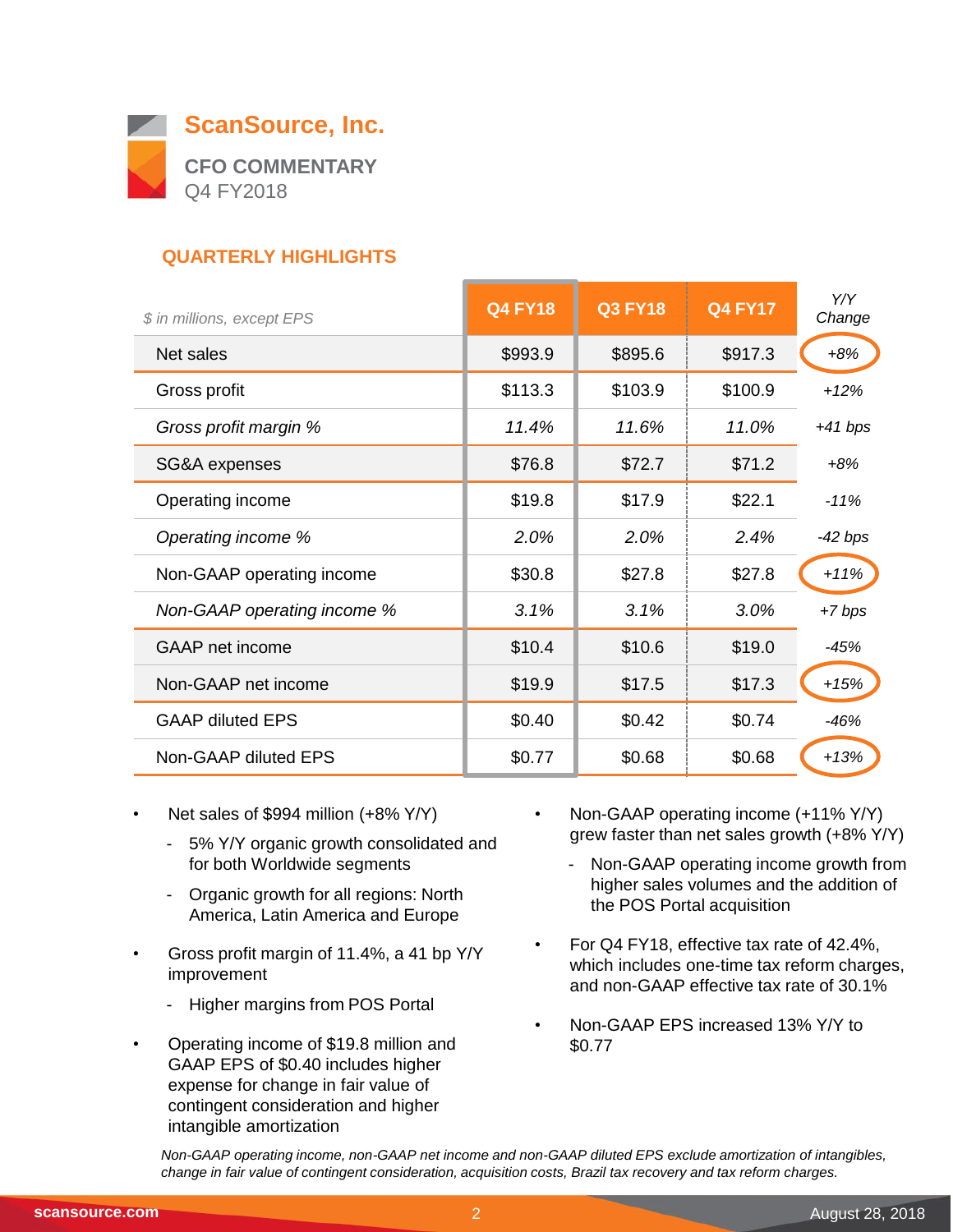

## **WORLDWIDE BARCODE, NETWORKING & SECURITY**

| \$ in millions              | <b>Q4 FY18</b> | <b>Q3 FY18</b> | <b>Q4 FY17</b> |
|-----------------------------|----------------|----------------|----------------|
| Net sales                   | \$684.6        | \$604.3        | \$619.2        |
| Gross profit                | \$62.4         | \$56.5         | \$51.7         |
| Gross margin                | 9.1%           | 9.3%           | 8.3%           |
| Operating income            | \$15.8         | \$11.6         | \$13.0         |
| Operating income %          | 2.3%           | 1.9%           | 2.1%           |
| Non-GAAP operating income   | \$16.6         | \$13.9         | \$13.8         |
| Non-GAAP operating income % | 2.4%           | 2.3%           | 2.2%           |

#### **Net Sales***, \$ in millions*

**Y/Y Growth +11%** *Y/Y Organic Growth +5%*



- Net sales of \$685 million, up 11% Y/Y
	- Includes POS Portal acquisition
	- Organic growth up 5% Y/Y
	- Growth led by mobile computing, physical security, networking and payment solutions
- Gross profit margin of 9.1%
	- Y/Y increase from addition of higher margin POS Portal acquisition
- Operating income margin of 2.3% increased Y/Y from Brazil tax recovery
- Non-GAAP operating income margin of 2.4% increased 20 basis points Y/Y
- Non-GAAP operating income increased 20% Y/Y

*Organic growth, a non-GAAP measure, reflects reported sales growth less impacts from foreign currency translation and acquisitions. Non-GAAP operating income excludes amortization of intangibles and Brazil tax recovery.*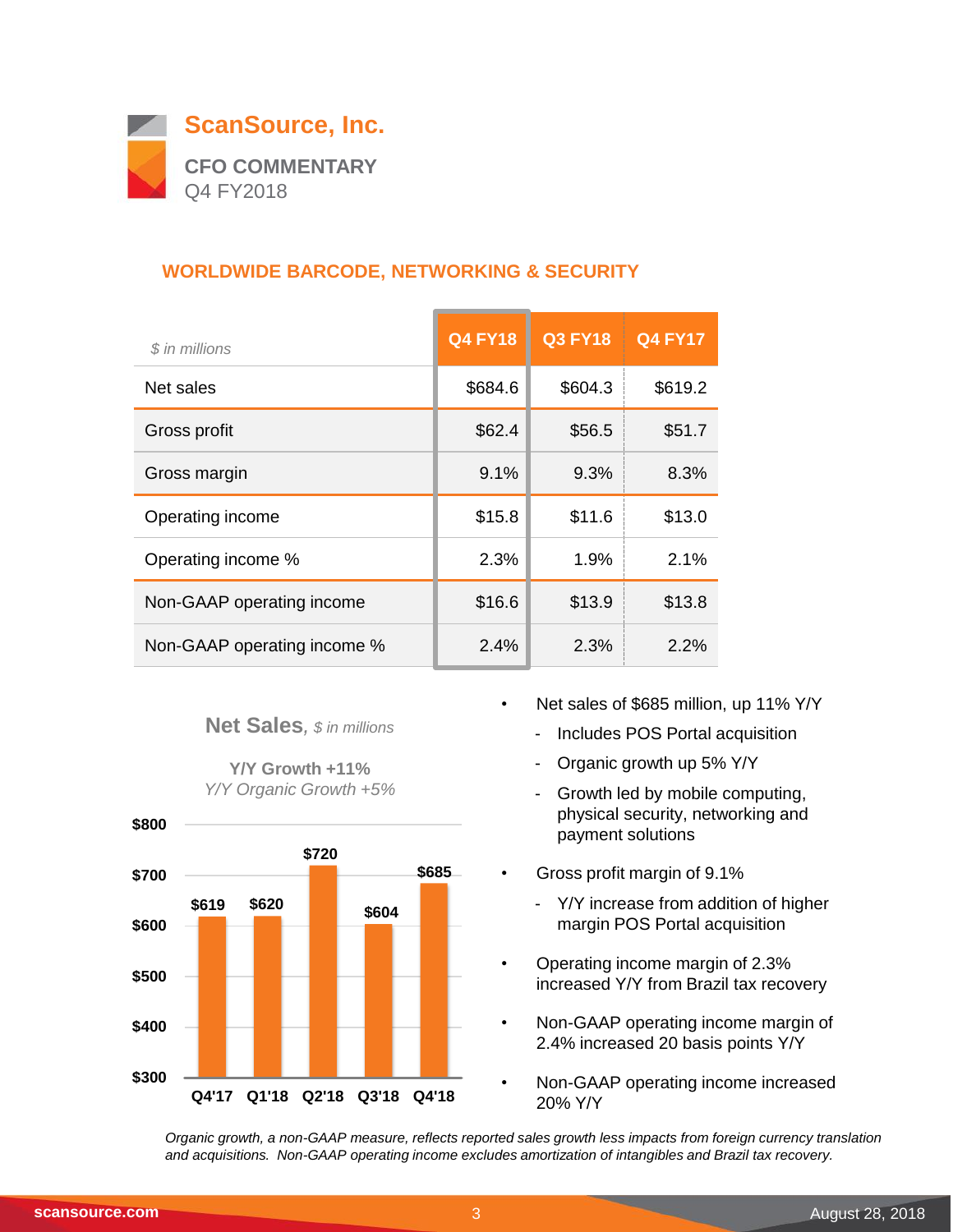

## **WORLDWIDE COMMUNICATIONS & SERVICES**

| \$ in millions              | <b>Q4 FY18</b> | <b>Q3 FY18</b> | <b>Q4 FY17</b> |
|-----------------------------|----------------|----------------|----------------|
| Net sales                   | \$309.3        | \$291.3        | \$298.0        |
| Gross profit                | \$51.0         | \$47.4         | \$49.2         |
| Gross margin                | 16.5%          | 16.3%          | 16.5%          |
| Operating income            | \$4.0          | \$6.4          | \$9.5          |
| Operating income %          | 1.3%           | 2.2%           | 3.2%           |
| Non-GAAP operating income   | \$14.2         | \$14.0         | \$14.0         |
| Non-GAAP operating income % | 4.6%           | 4.8%           | $4.7\%$        |

#### **Net Sales***, \$ in millions*

**Y/Y Growth +4%** *Y/Y Organic Growth +5%*



- Net sales of \$309 million, up 4% Y/Y
	- Strong sales growth in Latin America
	- Intelisys net sales increased 26% Y/Y
	- Organic growth up 5% Y/Y
- Gross profit margin of 16.5%, consistent with prior year
- Lower operating income due to higher expense for the change in fair value of contingent consideration (\$8.4 million for Q4 FY18 versus \$1.3 million for Q4 FY17)
- Non-GAAP operating margin of 4.6%
- Non-GAAP operating income increased 1% Y/Y

*Organic growth, a non-GAAP measure, reflects reported sales growth less impacts from foreign currency translation and acquisitions. Non-GAAP operating income excludes amortization of intangibles, change in fair value of contingent consideration and Brazil tax recovery.*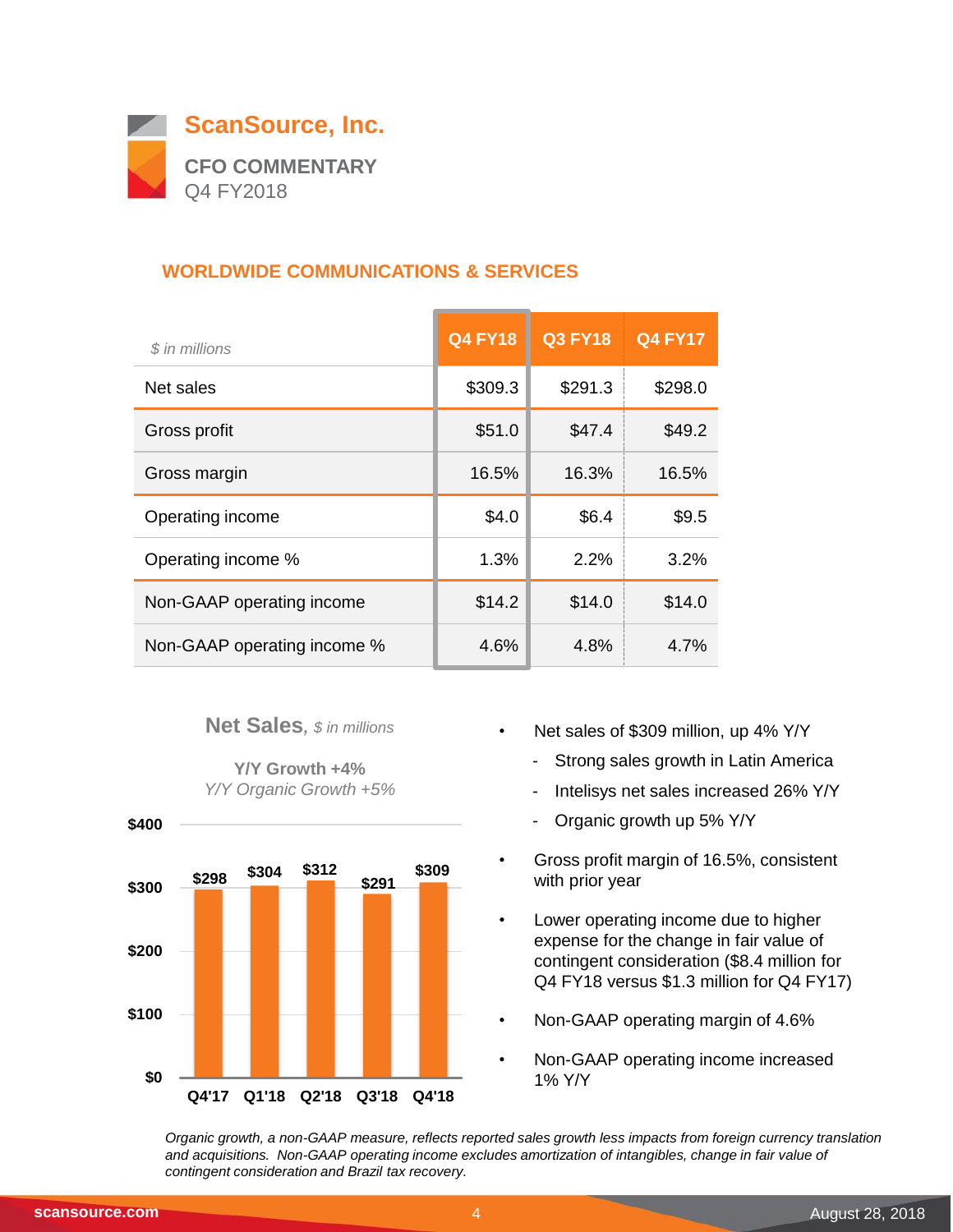

# **FULL-YEAR HIGHLIGHTS**

| \$ in millions, except EPS  | <b>FY18</b> | <b>FY17</b> | Y/Y<br>Change |
|-----------------------------|-------------|-------------|---------------|
| Net sales                   | \$3,846.3   | \$3,568.2   | $+8%$         |
| Gross profit                | \$436.1     | \$383.6     | $+14%$        |
| Gross profit margin %       | 11.3%       | 10.8%       | $+59$ bps     |
| SG&A expenses               | \$297.5     | \$265.2     | $+12%$        |
| Operating income            | \$67.6      | \$88.2      | $-23%$        |
| Operating income %          | 1.8%        | 2.5%        | -71 bps       |
| Non-GAAP operating income   | \$124.0     | \$110.2     | $+12%$        |
| Non-GAAP operating income % | 3.2%        | 3.1%        | $+13 bps$     |
| GAAP net income             | \$33.2      | \$69.2      | $-52%$        |
| Non-GAAP net income         | \$79.8      | \$70.3      | $+14%$        |
| <b>GAAP diluted EPS</b>     | \$1.29      | \$2.71      | $-52%$        |
| Non-GAAP diluted EPS        | \$3.11      | \$2.75      | $+13%$        |

- Record net sales of \$3.85 billion
	- 4% Y/Y organic growth
	- Y/Y organic growth of 5% Barcode, Networking & Security and 2% for Communications & Services
- Gross profit margin increased 59 basis points to 11.3%
	- Higher margins from POS Portal acquisition
	- Full-year and faster sales growth for Intelisys
- Operating income, GAAP net income, and GAAP EPS include higher expense for change in fair value of contingent consideration and higher intangible amortization
- Non-GAAP operating income (+12% Y/Y) grew faster than net sales growth (+8% Y/Y)
- For FY18, effective tax rate of 45.6%, including tax reform charges, and non-GAAP effective tax rate of 31.6%
- Non-GAAP EPS increased 13% Y/Y to a record \$3.11

*Non-GAAP operating income, non-GAAP net income and non-GAAP diluted EPS exclude amortization of intangibles, change in fair value of contingent consideration, acquisition costs, Brazil tax recovery, legal settlement and tax reform charges.*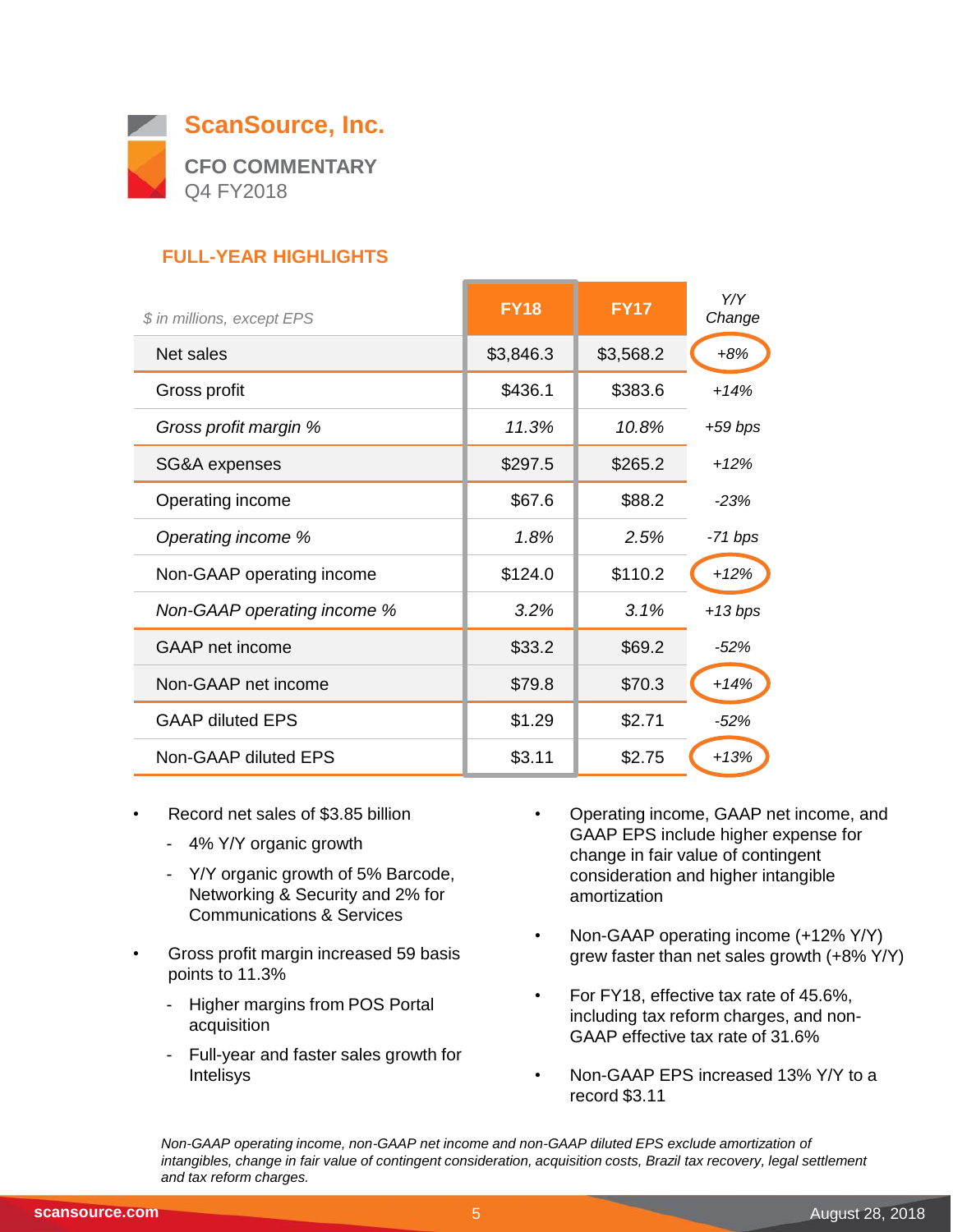

## **WORKING CAPITAL**

| \$ in millions                         | <b>Q4 FY18</b> | <b>Q3 FY18</b> | <b>Q4 FY17</b> |
|----------------------------------------|----------------|----------------|----------------|
| Accounts receivable (Q/E)              | \$678.9        | \$664.1        | \$637.3        |
| Days sales outstanding in receivables* | 59             | 64             | 61             |
| Inventory $(Q/E)$                      | \$595.9        | \$569.5        | \$531.3        |
| Inventory turns                        | 6.0            | 5.5            | 6.2            |
| Accounts payable (Q/E)                 | \$562.6        | \$496.7        | \$513.2        |
| Paid for inventory days*               | 6.8            | 11.6           | 4.7            |
| Working capital (Q/E) (AR+INV-AP)      | \$712.3        | \$736.9        | \$655.5        |

*\* Excludes the impact of Intelisys for all periods; paid for inventory days represent Q/E inventory days less Q/E accounts payable days*

- Working capital of \$712.3, up 9% Y/Y and down 3% Q/Q
- Additional working capital investment to support faster growth
- Days sales outstanding in receivables decreased to 59 days, back in line with recent trends
- Inventory turns of 6.0x with inventory up 12% Y/Y and 5% Q/Q
- Paid for inventory days of 6.8 reflect timing of accounts payable

 $\overline{\phantom{0}}$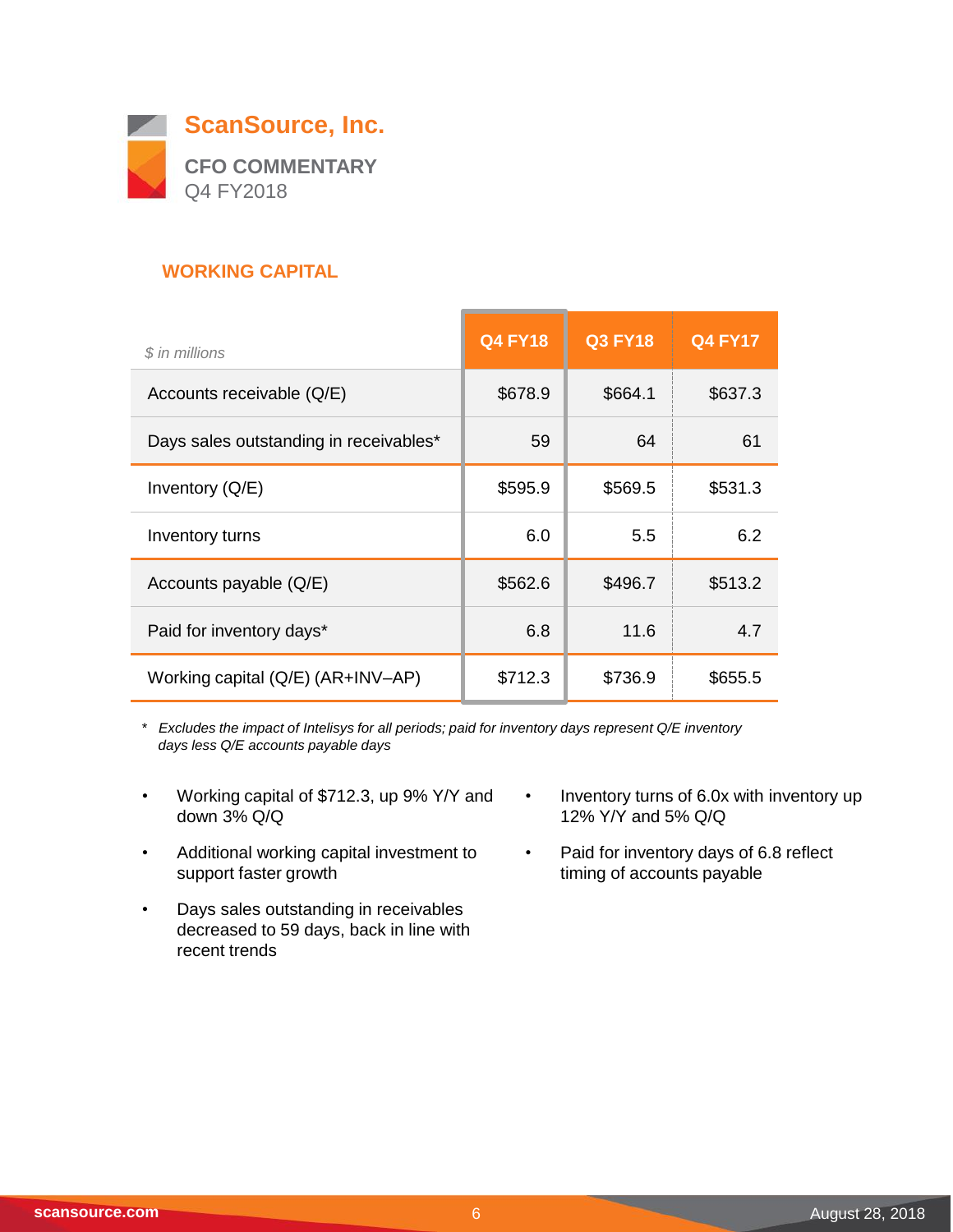

## **CASH FLOW AND BALANCE SHEET HIGHLIGHTS**

| \$ in millions                                                        | <b>Q4 FY18</b> | <b>Q3 FY18</b> | <b>Q4 FY17</b> |
|-----------------------------------------------------------------------|----------------|----------------|----------------|
| Adjusted EBITDA (QTR)*                                                | \$35.2         | \$32.8         | \$31.0         |
| Adjusted ROIC (QTR)*                                                  | 12.5%          | 11.2%          | 13.2%          |
| Adjusted EBITDA (FY)*                                                 | \$142.6        |                | \$122.0        |
| Adjusted ROIC (FY)*                                                   | 12.5%          |                | 13.1%          |
| Operating cash flow (QTR)                                             | \$31.0         | \$81.0         | \$10.8         |
| Operating cash flow, trailing 12-months                               | \$27.9         | \$7.6          | \$94.9         |
| Cash and cash equivalents (Q/E)                                       | \$25.5         | \$35.4         | \$56.1         |
| Debt $(Q/E)$                                                          | \$249.4        | \$282.2        | \$97.3         |
| Net debt to adjusted EBITDA, trailing 12-months                       | 1.6x           | 1.8x           | 0.3x           |
| Remaining authorization under share repurchase<br>plan (as of $Q/E$ ) | \$99.7         | \$99.7         | \$99.7         |

*\* Excludes non-GAAP adjustments and change in fair value of contingent consideration*

- FY18 adjusted EBITDA of \$142.6 million, up 17% Y/Y, due to higher sales volume and the addition of the POS Portal acquisition
- FY18 adjusted return on invested capital of 12.5%, down from prior year due to increased borrowings on revolving credit facility for POS Portal acquisition
- Operating cash flow of \$31.0 million for the fourth quarter and \$27.9 million for FY 2018
- Cash and cash equivalent balances of \$25.5 million at 6/30/18, including \$20.3 million held outside of the U.S.
- Net debt to trailing 12-months adjusted EBITDA is 1.6x
- No shares repurchased during the quarter and fiscal year
- Balance sheet remains strong and provides us with the ability to execute our capital allocation plan

 $\sim$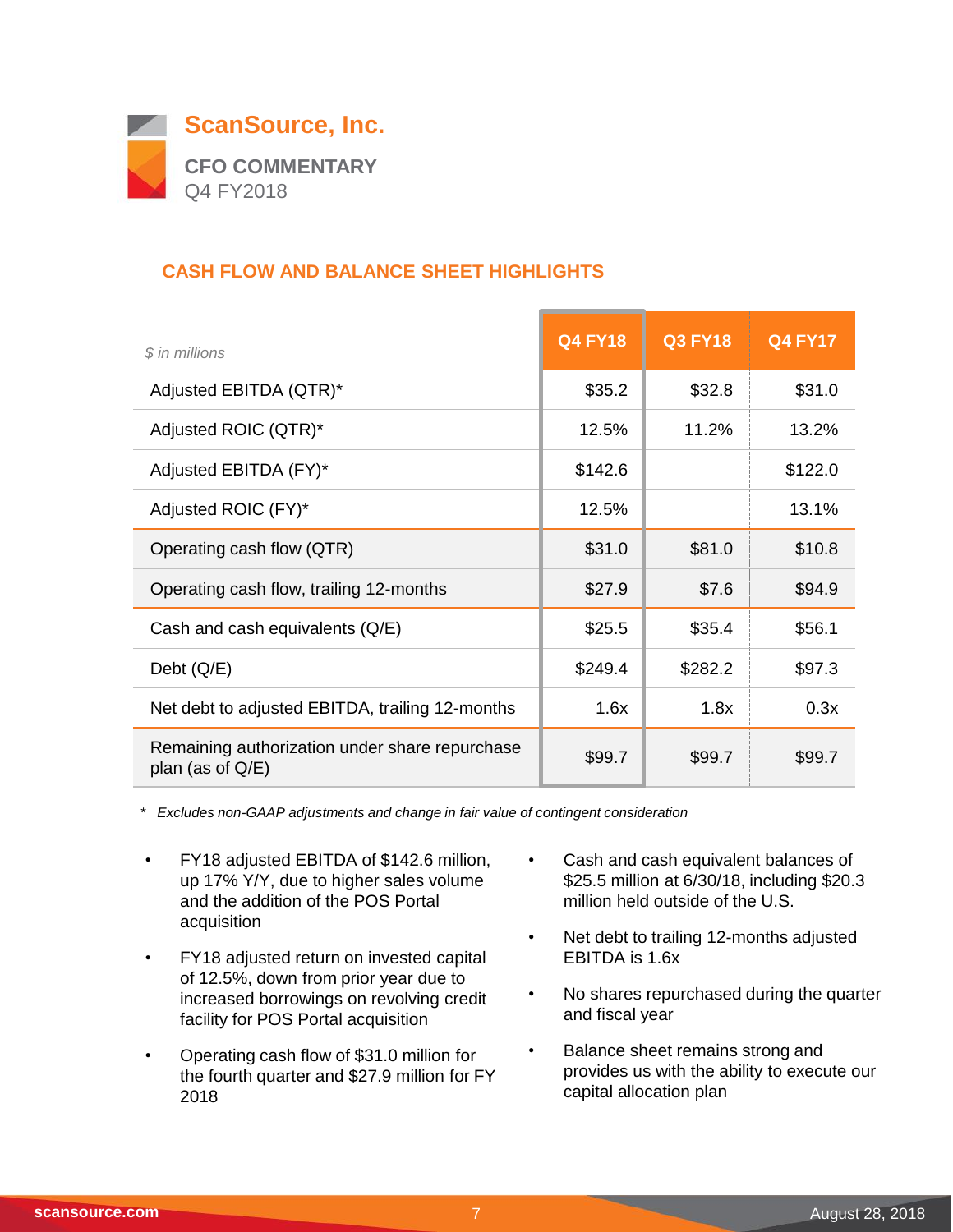

## **Q1 FY19 OUTLOOK\***

**For the quarter ending September 30, 2018:**



- Outlook as of August 28, 2018
- Non-GAAP diluted EPS excludes amortization of intangible assets, change in fair value of contingent consideration, restructuring costs and acquisition costs
- Forecast midpoint reflects organic sales growth of 6% to 7% for both segments
- Reflects the following FX rates: \$1.16 to EUR 1.00 for the Euro, \$0.255 to R\$1.00 for the Brazilian real (R\$3.92 to \$1), and \$1.30 to GBP 1.00 for the British pound
- Expects foreign currency translation to negatively impact sales by approximately \$15 million
- Assumes interest expense will be approximately \$2.8 million for Q1 FY19
- Assumes an effective tax rate of 26% to 27% for Q1 FY19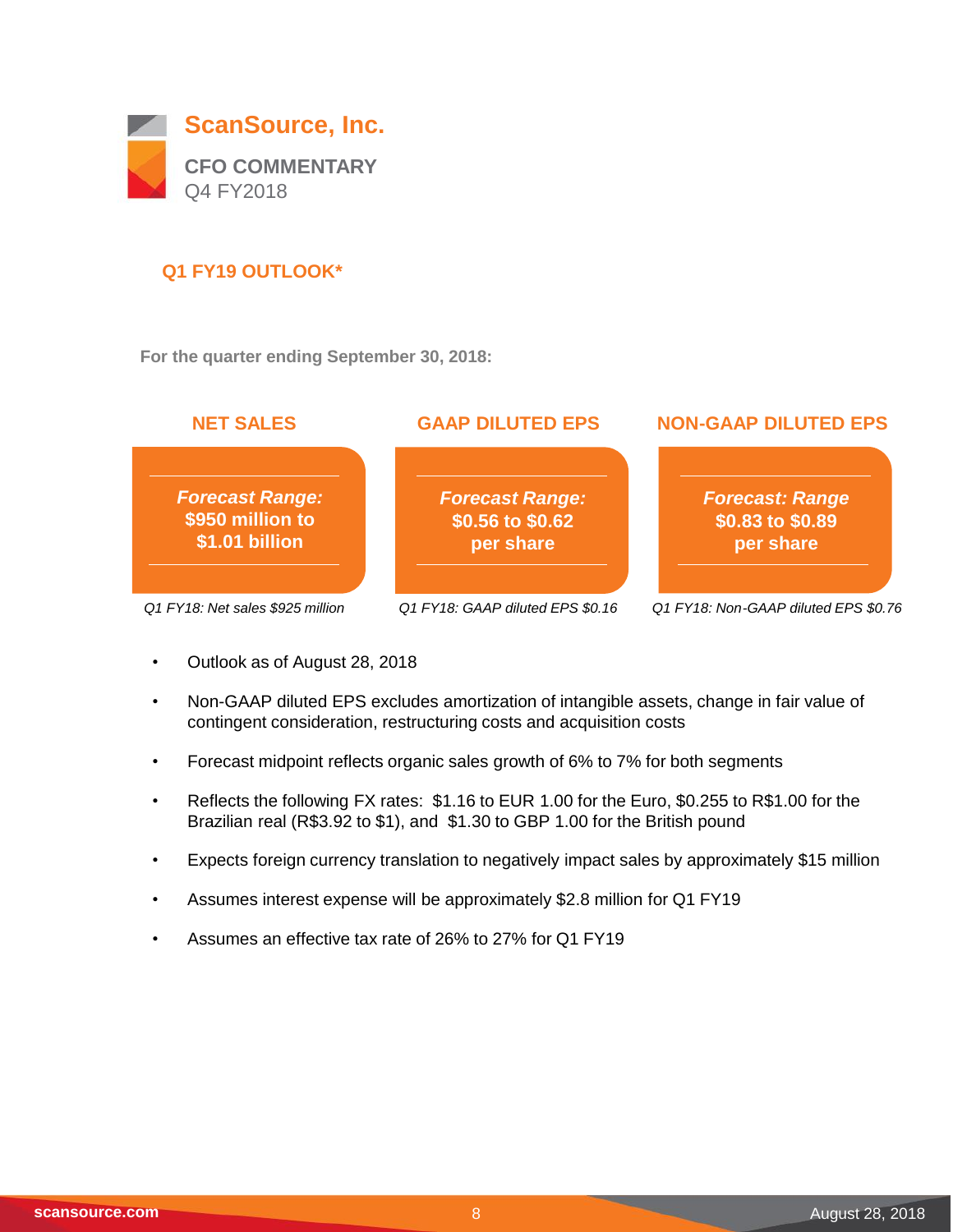

#### **FORWARD-LOOKING STATEMENTS**

This CFO Commentary contains certain comments that are "forward-looking" statements, including statements about expected EBITDA, return on invested capital ("ROIC"), sales, GAAP diluted earnings per share ("EPS"), non-GAAP diluted EPS, foreign currency rates, tax rates and interest expense that involve plans, strategies, economic performance and trends, projections, expectations, costs or beliefs about future events and other statements that are not descriptions of historical facts. Forwardlooking information is inherently subject to risks and uncertainties.

Any number of factors could cause actual results to differ materially from anticipated or forecasted results, including but not limited to, changes in interest and exchange rates and regulatory regimes impacting our international operations, the impact of tax reform laws, the failure of acquisitions to meet our expectations, the failure to manage and implement our organic growth strategy, credit risks involving our larger customers and vendors, termination of our relationship with key vendors or a significant modification of the terms under which we operate with a key vendor, the decline in demand for the products and services that we provide, reduced prices for the products and services that we provide due both to competitor and customer actions, and other factors set forth in the "Risk Factors" contained in our annual report on Form 10-K for the year ended June 30, 2018, filed with the Securities and Exchange Commission ("SEC").

Although ScanSource believes the expectations in its forward-looking statements are reasonable, it cannot guarantee future results, levels of activity, performance or achievement. ScanSource disclaims any obligation to update or revise any forwardlooking statements, whether as a result of new information, future events, or otherwise, except as may be required by law.

#### **NON-GAAP FINANCIAL INFORMATION**

In addition to disclosing results that are determined in accordance with United States Generally Accepted Accounting Principles ("GAAP"), the Company also discloses certain non-GAAP measures, including non-GAAP operating income, non-GAAP operating income margin, non-GAAP net income, non-GAAP diluted EPS, adjusted EBITDA, ROIC and net sales excluding the impact of foreign currency translation and acquisitions (organic growth). A reconciliation of the Company's non-GAAP financial information to GAAP financial information is provided in the Appendix and in the Company's Form 8-K, filed with the SEC, with the quarterly earnings press release for the period indicated.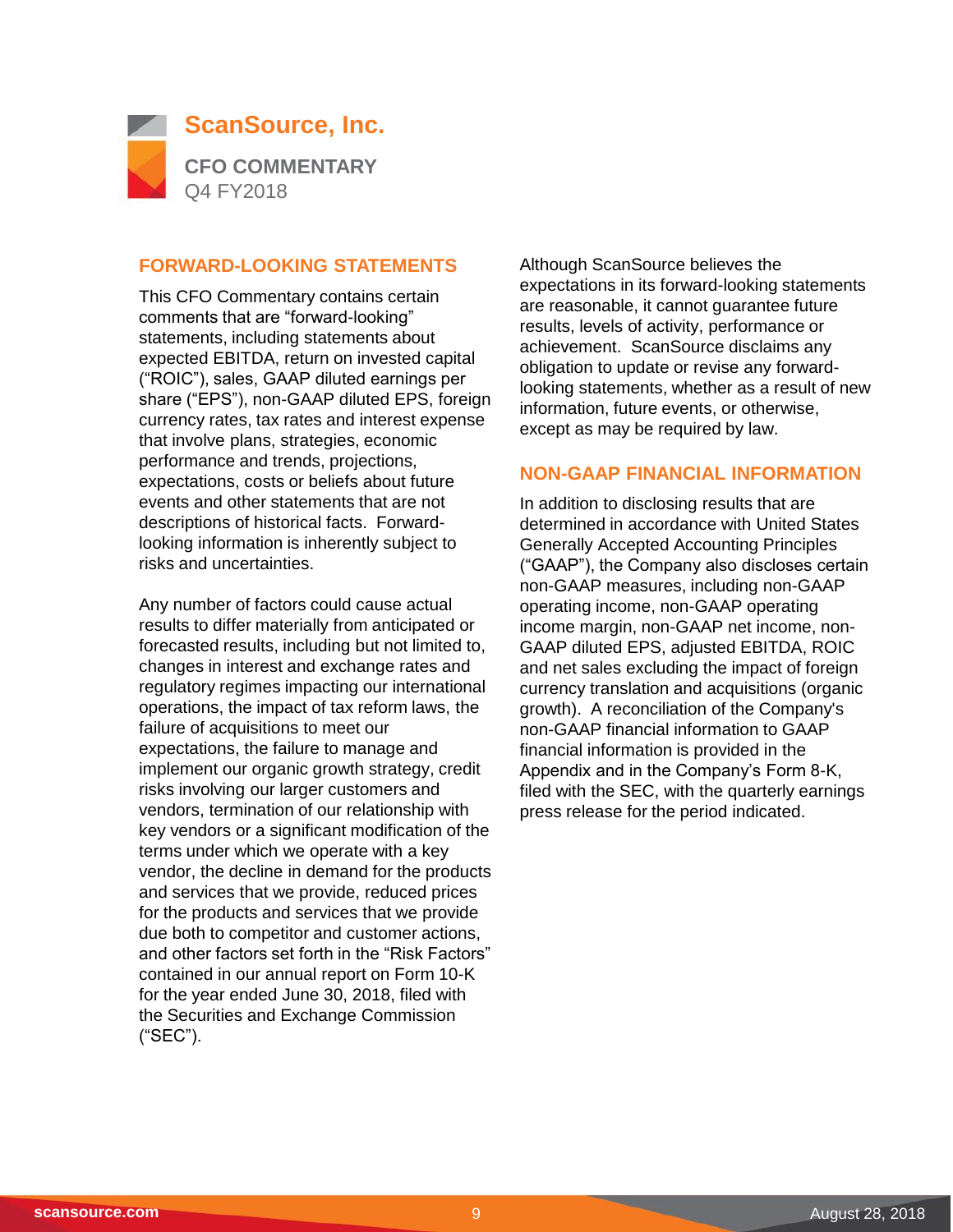

#### **Operating Income, Pre-Tax Income, Net Income & EPS – QTR**

| (\$ in thousands)                                                       | Quarter Ended June 30, 2018 |                          |                   |          |                      |         |                              |        |  |
|-------------------------------------------------------------------------|-----------------------------|--------------------------|-------------------|----------|----------------------|---------|------------------------------|--------|--|
|                                                                         | Operating<br><b>Income</b>  |                          | Pre-tax<br>income |          | <b>Net</b><br>income |         | <b>Diluted</b><br><b>EPS</b> |        |  |
| GAAP measure                                                            | \$                          | 19,759                   | \$                | 18.043   | \$                   | 10,388  | \$                           | 0.40   |  |
| Adjustments:                                                            |                             |                          |                   |          |                      |         |                              |        |  |
| Amortization of intangible assets<br>Change in fair value of contingent |                             | 5,056                    |                   | 5,056    |                      | 3.521   |                              | 0.14   |  |
| consideration                                                           |                             | 8.448                    |                   | 8.448    |                      | 5,679   |                              | 0.22   |  |
| Tax recovery and related interest income                                |                             | (2, 466)                 |                   | (3, 119) |                      | (2,058) |                              | (0.08) |  |
| Tax reform charges (a)                                                  |                             | $\overline{\phantom{0}}$ |                   |          |                      | 2,345   |                              | 0.09   |  |
| Non-GAAP measure                                                        |                             | 30.797                   |                   | 28.428   |                      | 19.875  | \$                           | 0.77   |  |

|                                                                         | Quarter Ended March 31, 2018 |                            |    |                   |    |                      |                              |      |
|-------------------------------------------------------------------------|------------------------------|----------------------------|----|-------------------|----|----------------------|------------------------------|------|
|                                                                         |                              | Operating<br><b>Income</b> |    | Pre-tax<br>income |    | <b>Net</b><br>income | <b>Diluted</b><br><b>EPS</b> |      |
| <b>GAAP</b> measure                                                     | \$                           | 17.941                     | \$ | 15.792            | \$ | 10.649               | \$                           | 0.42 |
| Adjustments:                                                            |                              |                            |    |                   |    |                      |                              |      |
| Amortization of intangible assets<br>Change in fair value of contingent |                              | 5.103                      |    | 5.103             |    | 3.590                |                              | 0.14 |
| consideration                                                           |                              | 4.801                      |    | 4.801             |    | 3.272                |                              | 0.12 |
| Non-GAAP measure                                                        |                              | 27.845                     |    | 25.696            |    | 17.511               |                              | 0.68 |

|                                                                         | Quarter Ended June 30, 2017 |                            |    |                   |                      |         |                              |        |  |
|-------------------------------------------------------------------------|-----------------------------|----------------------------|----|-------------------|----------------------|---------|------------------------------|--------|--|
|                                                                         |                             | Operating<br><b>Income</b> |    | Pre-tax<br>income | <b>Net</b><br>income |         | <b>Diluted</b><br><b>EPS</b> |        |  |
| GAAP measure                                                            | \$                          | 22.111                     | \$ | 23.420            | \$                   | 18.970  | \$                           | 0.74   |  |
| Adjustments:                                                            |                             |                            |    |                   |                      |         |                              |        |  |
| Amortization of intangible assets<br>Change in fair value of contingent |                             | 3.987                      |    | 3.987             |                      | 2.625   |                              | 0.10   |  |
| consideration                                                           |                             | 1,290                      |    | 1,290             |                      | 680     |                              | 0.03   |  |
| Acquisition costs (b)                                                   |                             | 422                        |    | 422               |                      | 422     |                              | 0.02   |  |
| Tax recovery and related interest income                                |                             |                            |    | (1,382)           |                      | (5,370) |                              | (0.21) |  |
| Non-GAAP measure                                                        |                             | 27,810                     |    | 27.737            | S                    | 17,327  | \$                           | 0.68   |  |

*(a) Reflects adjustments to the one-time charge from the estimated impact of the inclusion of foreign earnings and revaluations of deferred tax assets and liabilities, as a result of tax reform laws enacted in the United States and Belgium in December 2017.*

*(b) Acquisition costs are nondeductible for tax purposes.*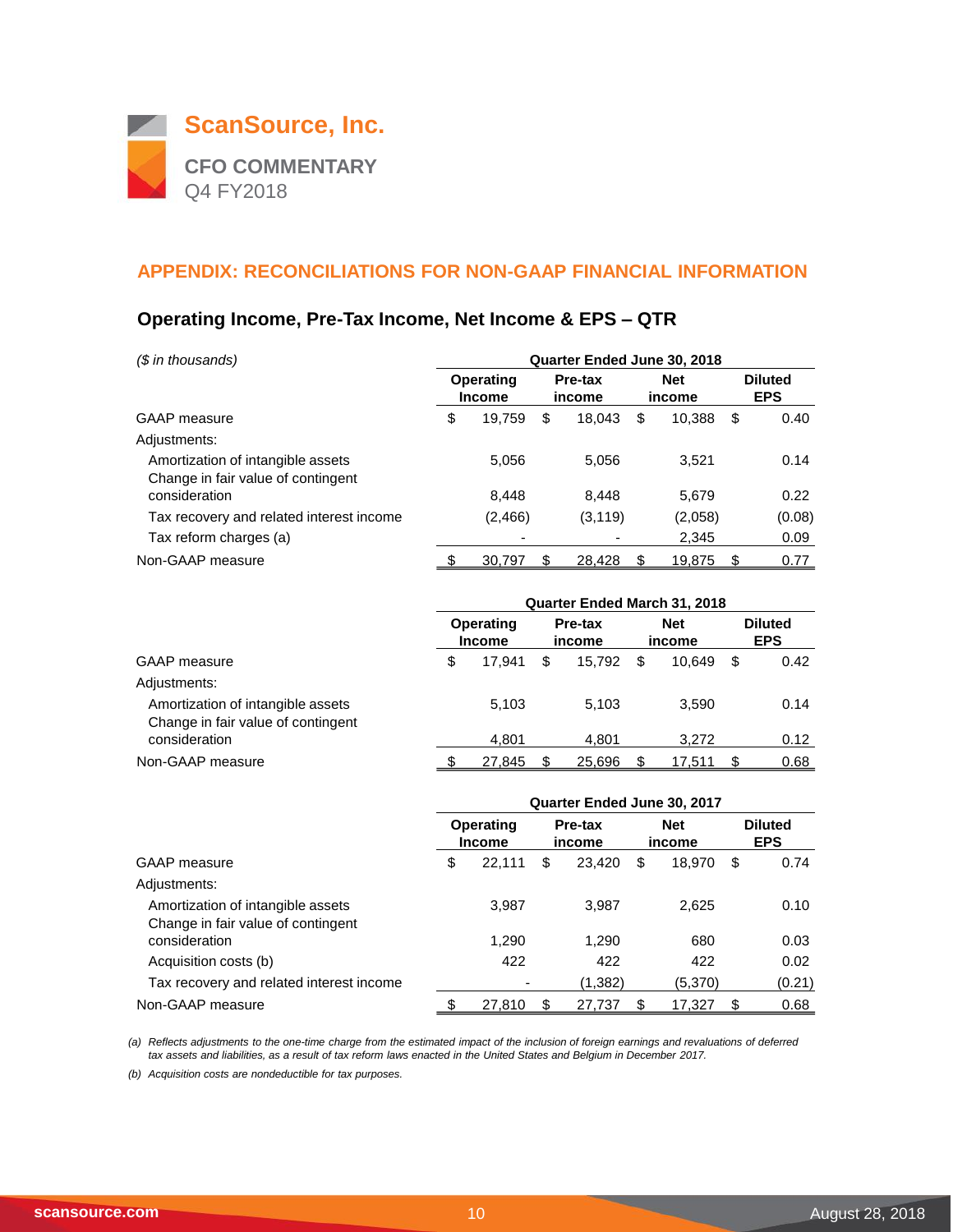

## **Operating Income, Pre-Tax Income, Net Income & EPS – FY**

| (\$ in thousands)                                                       | Fiscal Year Ended June 30, 2018 |                                                        |    |                      |    |                              |    |        |
|-------------------------------------------------------------------------|---------------------------------|--------------------------------------------------------|----|----------------------|----|------------------------------|----|--------|
|                                                                         |                                 | <b>Operating</b><br>Pre-tax<br><b>Income</b><br>income |    | <b>Net</b><br>income |    | <b>Diluted</b><br><b>EPS</b> |    |        |
| <b>GAAP</b> measure                                                     | \$                              | 67,639                                                 | \$ | 60,925               | \$ | 33,153                       | \$ | 1.29   |
| Adjustments:                                                            |                                 |                                                        |    |                      |    |                              |    |        |
| Amortization of intangible assets<br>Change in fair value of contingent |                                 | 20.657                                                 |    | 20.657               |    | 14.021                       |    | 0.55   |
| consideration                                                           |                                 | 37,043                                                 |    | 37.043               |    | 24.697                       |    | 0.96   |
| Acquisition costs (a)                                                   |                                 | 172                                                    |    | 172                  |    | 172                          |    | 0.01   |
| Legal settlement, net of attorney fees                                  |                                 | 952                                                    |    | 952                  |    | 771                          |    | 0.03   |
| Tax recovery and related interest income                                |                                 | (2, 466)                                               |    | (3, 119)             |    | (2,058)                      |    | (0.08) |
| Tax reform charges (b)                                                  |                                 |                                                        |    |                      |    | 9.034                        |    | 0.35   |
| Non-GAAP measure                                                        |                                 | 123.997                                                | S  | 116.630              | S  | 79.790                       | S  | 3.11   |

|                                          | Fiscal Year Ended June 30, 2017 |                                   |                   |           |                      |         |    |                              |
|------------------------------------------|---------------------------------|-----------------------------------|-------------------|-----------|----------------------|---------|----|------------------------------|
|                                          |                                 | <b>Operating</b><br><b>Income</b> | Pre-tax<br>income |           | <b>Net</b><br>income |         |    | <b>Diluted</b><br><b>EPS</b> |
| GAAP measure                             | \$                              | 88,239                            | \$                | 101,495   | \$                   | 69,246  | \$ | 2.71                         |
| Adjustments:                             |                                 |                                   |                   |           |                      |         |    |                              |
| Amortization of intangible assets        |                                 | 15.524                            |                   | 15.524    |                      | 10.247  |    | 0.40                         |
| Change in fair value of contingent       |                                 |                                   |                   |           |                      |         |    |                              |
| consideration                            |                                 | 5.211                             |                   | 5.211     |                      | 2.921   |    | 0.11                         |
| Acquisition costs (a)                    |                                 | 1.256                             |                   | 1.256     |                      | 1.256   |    | 0.06                         |
| Legal settlement, net of attorney fees   |                                 |                                   |                   | (12, 777) |                      | (8,047) |    | (0.32)                       |
| Tax recovery and related interest income |                                 |                                   |                   | (1,382)   |                      | (5,370) |    | (0.21)                       |
| Non-GAAP measure                         |                                 | 110.230                           | Ж                 | 109,327   |                      | 70.253  |    | 2.75                         |

*(a) Acquisition costs are nondeductible for tax purposes.*

*(b) Reflects adjustments to the one-time charge from the estimated impact of the inclusion of foreign earnings and revaluations of deferred tax assets and liabilities, as a result of tax reform laws enacted in the United States and Belgium in December 2017.*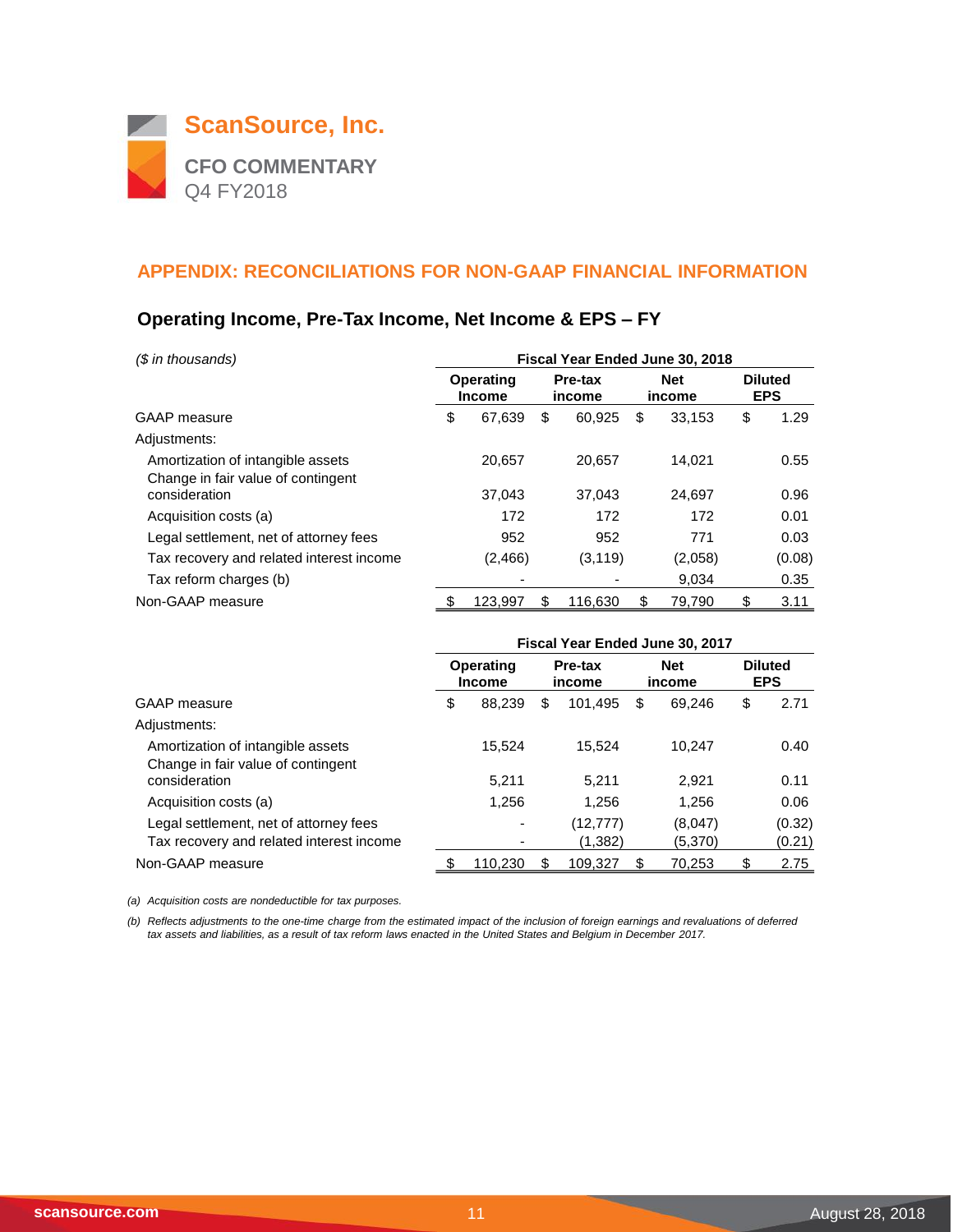

## **Net Sales, Constant Currency and Excluding Acquisitions (Organic Growth) – QTR**

| (\$ in thousands)                                    | <b>WW Barcode,</b><br><b>NW &amp; Security</b> |     | <b>WW Comms.</b><br>& Services |     | <b>Consolidated</b> |
|------------------------------------------------------|------------------------------------------------|-----|--------------------------------|-----|---------------------|
| For the quarter ended June 30, 2018:                 |                                                |     |                                |     |                     |
| Q4 FY18 net sales, as reported                       | \$<br>684,552                                  | \$. | 309,300                        | \$. | 993,852             |
| Foreign exchange impact (a)                          | (4,318)                                        |     | 4,218                          |     | (100)               |
| Q4 FY18 net sales, constant currency                 | 680,234                                        |     | 313,518                        |     | 993,752             |
| Less: Acquisitions                                   | (30,842)                                       |     |                                |     | (30,842)            |
| Q4 FY18 net sales, constant currency excluding       |                                                |     |                                |     |                     |
| acquisitions                                         | $649,392$ \$                                   |     | $313,518$ \$                   |     | <u>962,910</u>      |
| Q4 FY17 net sales, as reported<br>Less: Acquisitions | \$<br>619,241                                  | \$  | 298,050                        | -\$ | 917,291             |
| Q4 FY17 net sales, excluding acquisitions            | 619,241                                        | \$  | 298,050                        | S.  | 917,291             |
| Y/Y % Change:                                        |                                                |     |                                |     |                     |
| As reported                                          | 10.5%                                          |     | 3.8%                           |     | 8.3%                |
| <b>Constant currency</b>                             | 9.8%                                           |     | 5.2%                           |     | 8.3%                |
| <b>Constant currency, excluding acquisitions</b>     |                                                |     |                                |     |                     |
| (organic growth)                                     | 4.9%                                           |     | 5.2%                           |     | 5.0%                |

*(a) Year-over-year sales growth excluding the translation impact of changes in foreign currency rates. Calculated by translating net sales for*  the quarter ended June 30, 2018 into U.S. dollars using the weighted average foreign exchange rates for the quarter ended June 30, *2017.*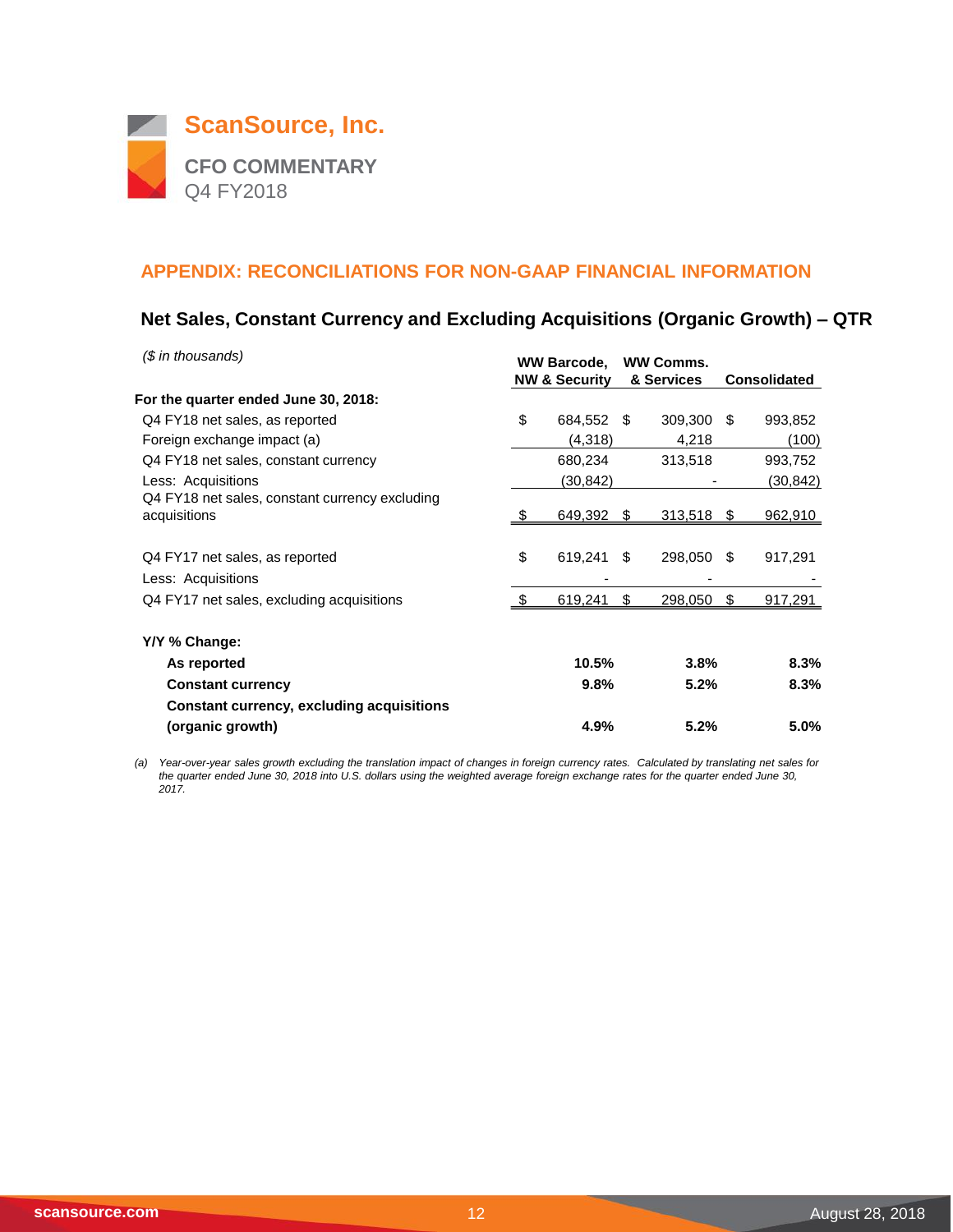

## **Net Sales, Constant Currency and Excluding Acquisitions (Organic Growth) – FY**

| $$$ in thousands)                                        |      | <b>WW Barcode,</b><br><b>NW &amp; Security</b> |      | <b>WW Comms.</b><br>& Services |    | <b>Consolidated</b> |
|----------------------------------------------------------|------|------------------------------------------------|------|--------------------------------|----|---------------------|
| For the year ended June 30, 2018:                        |      |                                                |      |                                |    |                     |
| FY18 net sales, as reported                              | \$   | 2,628,988                                      | \$   | 1,217,272 \$                   |    | 3,846,260           |
| Foreign exchange impact (a)                              |      | (32,561)                                       |      | (5,055)                        |    | (37,616)            |
| FY18 net sales, constant currency                        |      | 2,596,427                                      |      | 1,212,217                      |    | 3,808,644           |
| Less: Acquisitions                                       |      | (87,461)                                       |      | (9,750)                        |    | (97,211)            |
| FY18 net sales, constant currency excluding acquisitions | - \$ | 2,508,966                                      | \$   | 1,202,467                      | \$ | 3,711,433           |
|                                                          |      |                                                |      |                                |    |                     |
| FY17 net sales, as reported                              | \$   | 2,389,256                                      | - \$ | 1,178,930                      | \$ | 3,568,186           |
| Less: Acquisitions                                       |      |                                                |      | (2,863)                        |    | (2,863)             |
| FY17 net sales, excluding acquisitions                   |      | 2,389,256                                      | S    | 1,176,067                      | S. | 3,565,323           |
| Y/Y % Change:                                            |      |                                                |      |                                |    |                     |
| As reported                                              |      | 10.0%                                          |      | 3.3%                           |    | 7.8%                |
| <b>Constant currency</b>                                 |      | 8.7%                                           |      | 2.8%                           |    | 6.7%                |
| <b>Constant currency, excluding acquisitions</b>         |      |                                                |      |                                |    |                     |
| (organic growth)                                         |      | 5.0%                                           |      | 2.2%                           |    | 4.1%                |

*(a) Year-over-year sales growth excluding the translation impact of changes in foreign currency rates. Calculated by translating net sales for the fiscal year ended June 30, 2018 into U.S. dollars using the weighted average foreign exchange rates for the fiscal year ended June 30, 2017.*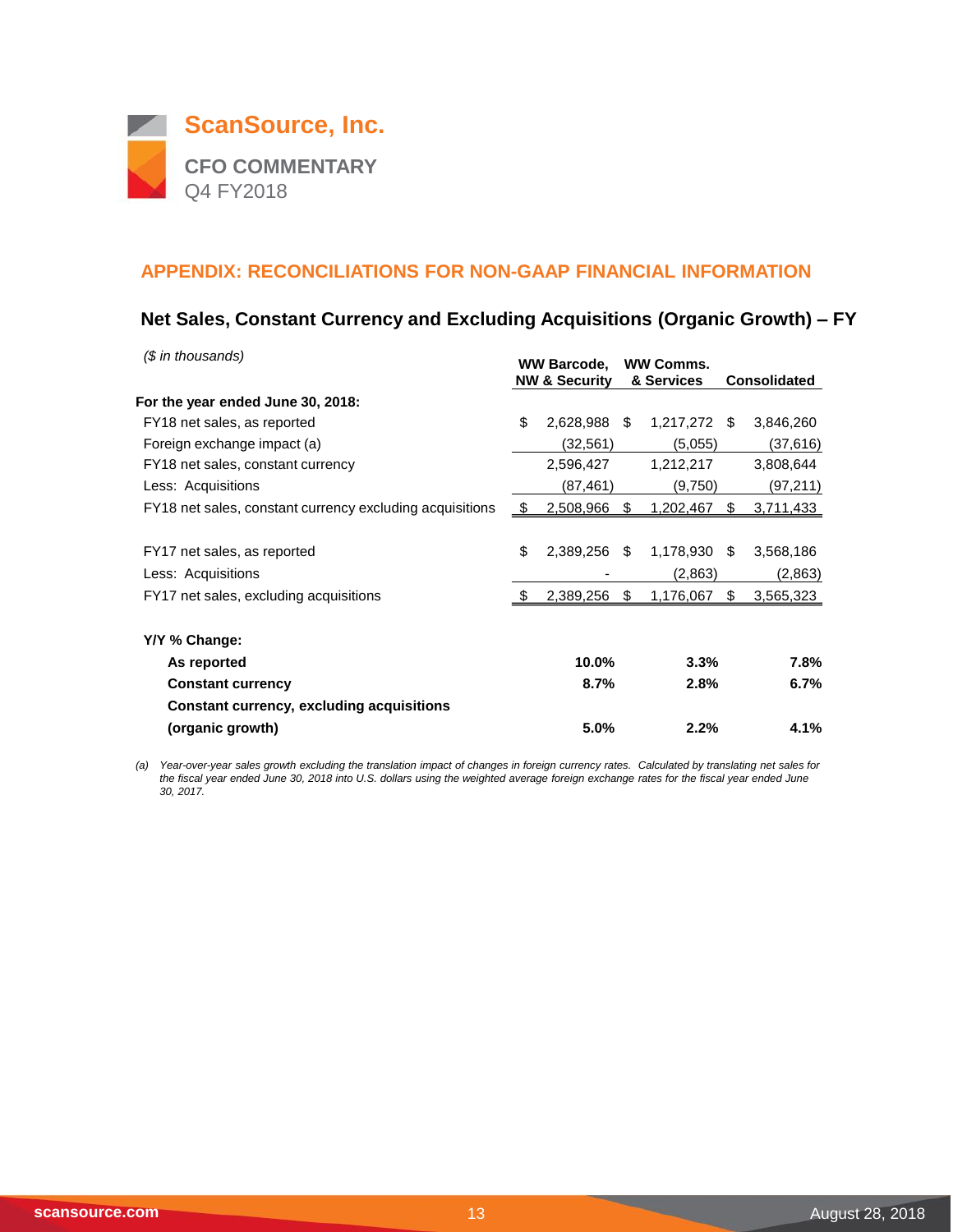

## **Highlights by Segment – QTR**

| (\$ in thousands)                                   |    | Quarter Ended June 30, 2018                    |      |                                |           |     |                     |         |    |                                    |  |
|-----------------------------------------------------|----|------------------------------------------------|------|--------------------------------|-----------|-----|---------------------|---------|----|------------------------------------|--|
|                                                     |    | <b>WW Barcode.</b><br><b>NW &amp; Security</b> |      | <b>WW Comms.</b><br>& Services | Corporate |     | <b>Consolidated</b> |         |    | <b>FY18</b><br><b>Consolidated</b> |  |
| Net sales                                           | \$ | 684,552                                        | \$   | 309,300                        | \$        | ۰.  | \$                  | 993,852 | \$ | 3,846,260                          |  |
| GAAP operating income                               | \$ | 15,768                                         | S    | 3,991                          | \$        | ۰.  | \$                  | 19,759  | \$ | 67,639                             |  |
| Adjustments:                                        |    |                                                |      |                                |           |     |                     |         |    |                                    |  |
| Amortization of intangible assets                   |    | 2,309                                          |      | 2,747                          |           |     |                     | 5,056   |    | 20,657                             |  |
| Change in fair value of contingent<br>consideration |    |                                                |      | 8,448                          |           |     |                     | 8,448   |    | 37,043                             |  |
| Tax recovery                                        |    | (1,512)                                        |      | (954)                          |           |     |                     | (2,466) |    | (2,466)                            |  |
| Legal settlement                                    |    |                                                |      | $\overline{\phantom{a}}$       |           |     |                     |         |    | 952                                |  |
| <b>Acquisition costs</b>                            |    |                                                |      |                                |           |     |                     |         |    | 172                                |  |
| Non-GAAP operating income                           |    | 16,565                                         | - \$ | 14,232                         | \$        |     | \$                  | 30,797  | \$ | 123,997                            |  |
| GAAP operating income % (of net sales)              |    | 2.30%                                          |      | 1.29%                          |           | n/m |                     | 1.99%   |    | 1.76%                              |  |
| Non-GAAP operating income % (of net sales)          |    | 2.42%                                          |      | 4.60%                          |           | n/m |                     | 3.10%   |    | 3.22%                              |  |

| (\$ in thousands)                                   |    | Quarter Ended March 31, 2018                   |      |                         |           |                |    |                     |  |  |  |  |
|-----------------------------------------------------|----|------------------------------------------------|------|-------------------------|-----------|----------------|----|---------------------|--|--|--|--|
|                                                     |    | <b>WW Barcode,</b><br><b>NW &amp; Security</b> |      | WW Comms.<br>& Services | Corporate |                |    | <b>Consolidated</b> |  |  |  |  |
| Net sales                                           | \$ | 604,322                                        | \$   | 291.315                 | \$        | $\sim$         | \$ | 895,637             |  |  |  |  |
| GAAP operating income                               | \$ | 11,566                                         | S    | 6.375                   | \$        | $\blacksquare$ | \$ | 17,941              |  |  |  |  |
| Adjustments:                                        |    |                                                |      |                         |           |                |    |                     |  |  |  |  |
| Amortization of intangible assets                   |    | 2.310                                          |      | 2.793                   |           |                |    | 5,103               |  |  |  |  |
| Change in fair value of contingent<br>consideration |    |                                                |      | 4.801                   |           |                |    | 4,801               |  |  |  |  |
| Non-GAAP operating income                           |    | 13,876                                         | - \$ | 13.969                  |           |                |    | 27,845              |  |  |  |  |
| GAAP operating income % (of net sales)              |    | 1.91%                                          |      | 2.19%                   |           | n/m            |    | 2.00%               |  |  |  |  |
| Non-GAAP operating income % (of net sales)          |    | 2.30%                                          |      | 4.80%                   |           | n/m            |    | 3.11%               |  |  |  |  |

|                                                     | Quarter Ended June 30, 2017                                                      |         |           |         |    |                     |    |         |  |  |  |
|-----------------------------------------------------|----------------------------------------------------------------------------------|---------|-----------|---------|----|---------------------|----|---------|--|--|--|
| (\$ in thousands)                                   | <b>WW Comms.</b><br><b>WW Barcode,</b><br><b>NW &amp; Security</b><br>& Services |         | Corporate |         |    | <b>Consolidated</b> |    |         |  |  |  |
| Net sales                                           | \$                                                                               | 619.241 | \$        | 298.050 | \$ | $\sim$              | \$ | 917.291 |  |  |  |
| GAAP operating income                               | \$                                                                               | 12.997  | S         | 9,536   | \$ | $(422)$ \$          |    | 22,111  |  |  |  |
| Adjustments:                                        |                                                                                  |         |           |         |    |                     |    |         |  |  |  |
| Amortization of intangible assets                   |                                                                                  | 770     |           | 3.217   |    |                     |    | 3,987   |  |  |  |
| Change in fair value of contingent<br>consideration |                                                                                  |         |           | 1,290   |    |                     |    | 1,290   |  |  |  |
| Acquisition costs                                   |                                                                                  | ٠       |           |         |    | 422                 |    | 422     |  |  |  |
| Non-GAAP operating income                           |                                                                                  | 13,767  | S         | 14,043  | S  |                     |    | 27,810  |  |  |  |
| GAAP operating income % (of net sales)              |                                                                                  | 2.10%   |           | 3.20%   |    | n/m                 |    | 2.41%   |  |  |  |
| Non-GAAP operating income % (of net sales)          |                                                                                  | 2.22%   |           | 4.71%   |    | n/m                 |    | 3.03%   |  |  |  |

*n/m = not meaningful*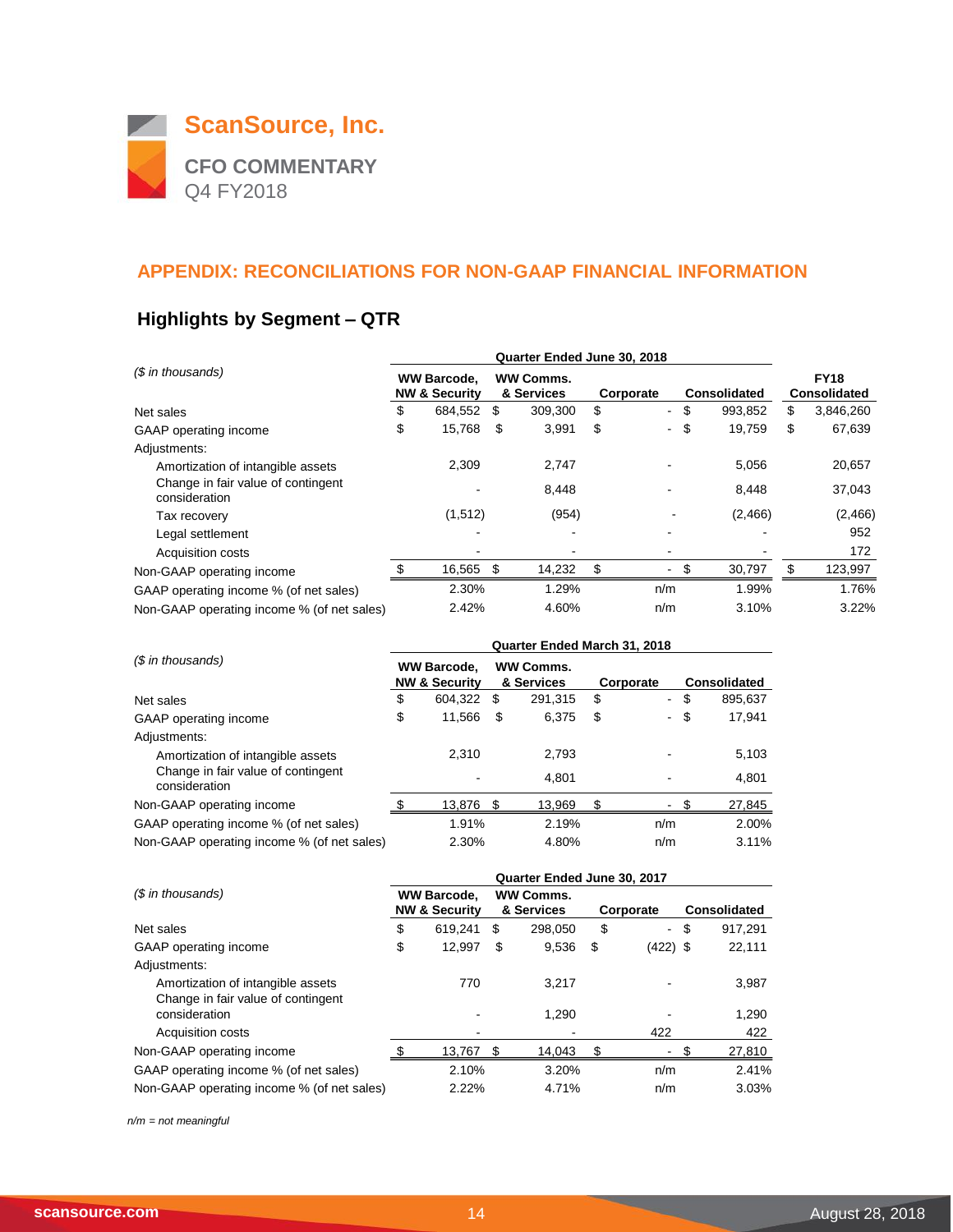

## **Average Return on Invested Capital - QTR**

| (\$ in thousands)                                            |                |     |             |    |                |    |             |    |                |
|--------------------------------------------------------------|----------------|-----|-------------|----|----------------|----|-------------|----|----------------|
|                                                              | <b>Q4 FY18</b> |     | Q3 FY18     |    | <b>Q2 FY18</b> |    | Q1 FY18     |    | <b>Q4 FY17</b> |
| Adjusted return on invested capital (ROIC), annualized (a)   | 12.5%          |     | 11.2%       |    | 13.3%          |    | 13.0%       |    | 13.2%          |
| Reconciliation of Net Income to Adjusted EBITDA              |                |     |             |    |                |    |             |    |                |
| Net income - GAAP                                            | \$<br>10,388   | -\$ | 10,649      | S  | 7,969          | S  | 4,147       | \$ | 18,970         |
| Plus:                                                        |                |     |             |    |                |    |             |    |                |
| Interest expense                                             | 2,494          |     | 2,784       |    | 2,285          |    | 1,585       |    | 934            |
| Income taxes                                                 | 7,655          |     | 5,143       |    | 12,342         |    | 2,633       |    | 4,450          |
| Depreciation and amortization                                | 9,291          |     | 9,438       |    | 9,901          |    | 8,864       |    | 6,276          |
| <b>EBITDA</b>                                                | 29,828         |     | 28,014      |    | 32,497         |    | 17,229      |    | 30,630         |
| Adjustments:                                                 |                |     |             |    |                |    |             |    |                |
| Change in fair value of contingent consideration             | 8,448          |     | 4,801       |    | 6,913          |    | 16,881      |    | 1,290          |
| Acquisition costs                                            |                |     |             |    |                |    | 172         |    | 422            |
| Tax recovery and related interest income                     | (3, 119)       |     |             |    |                |    |             |    | (1, 382)       |
| Legal settlement, net of attorney fees                       |                |     |             |    |                |    | 952         |    |                |
| Adjusted EBITDA (numerator for ROIC)(non-GAAP)               | 35,157         | \$  | 32,815      | \$ | 39,410         | \$ | 35,234      | \$ | 30,960         |
| <b>Invested Capital Calculation</b>                          |                |     |             |    |                |    |             |    |                |
| Equity - beginning of the quarter                            | \$<br>877,796  | \$  | 860,787     | \$ | 852,976        | \$ | 837,145     | \$ | 808,719        |
| Equity - end of quarter                                      | 866,376        |     | 877,796     |    | 860,787        |    | 852,976     |    | 837,145        |
| Adjustments:                                                 |                |     |             |    |                |    |             |    |                |
| Change in fair value of contingent consideration, net of tax | 5,679          |     | 3,272       |    | 4,742          |    | 11,005      |    | 680            |
| Acquisition costs, net of tax                                |                |     |             |    |                |    | 172         |    | 422            |
| Tax recovery and related interest income, net of tax         | (2,058)        |     |             |    |                |    |             |    | (5,370)        |
| Legal settlement, net of attorney fees, net of tax           |                |     |             |    |                |    | 771         |    |                |
| Tax reform charges                                           | 2,345          |     |             |    | 6,689          |    |             |    |                |
| Average equity                                               | 875,069        |     | 870,928     |    | 862,597        |    | 851,035     |    | 820,798        |
| Average funded debt (b)                                      | 253,393        |     | 315,872     |    | 311,327        |    | 224,956     |    | 117,970        |
| Invested capital (denominator for ROIC)(non-GAAP)            | 1,128,462      |     | \$1,186,800 |    | \$1,173,924    |    | \$1,075,991 | S  | 938,768        |

*(a) Calculated as net income plus interest expense, income taxes, depreciation and amortization (EBITDA), annualized divided by invested capital for the period. Adjusted EBITDA reflects other adjustments for non-GAAP measures.*

*(b) Average daily amounts outstanding on short-term and long-term interest-bearing debt.*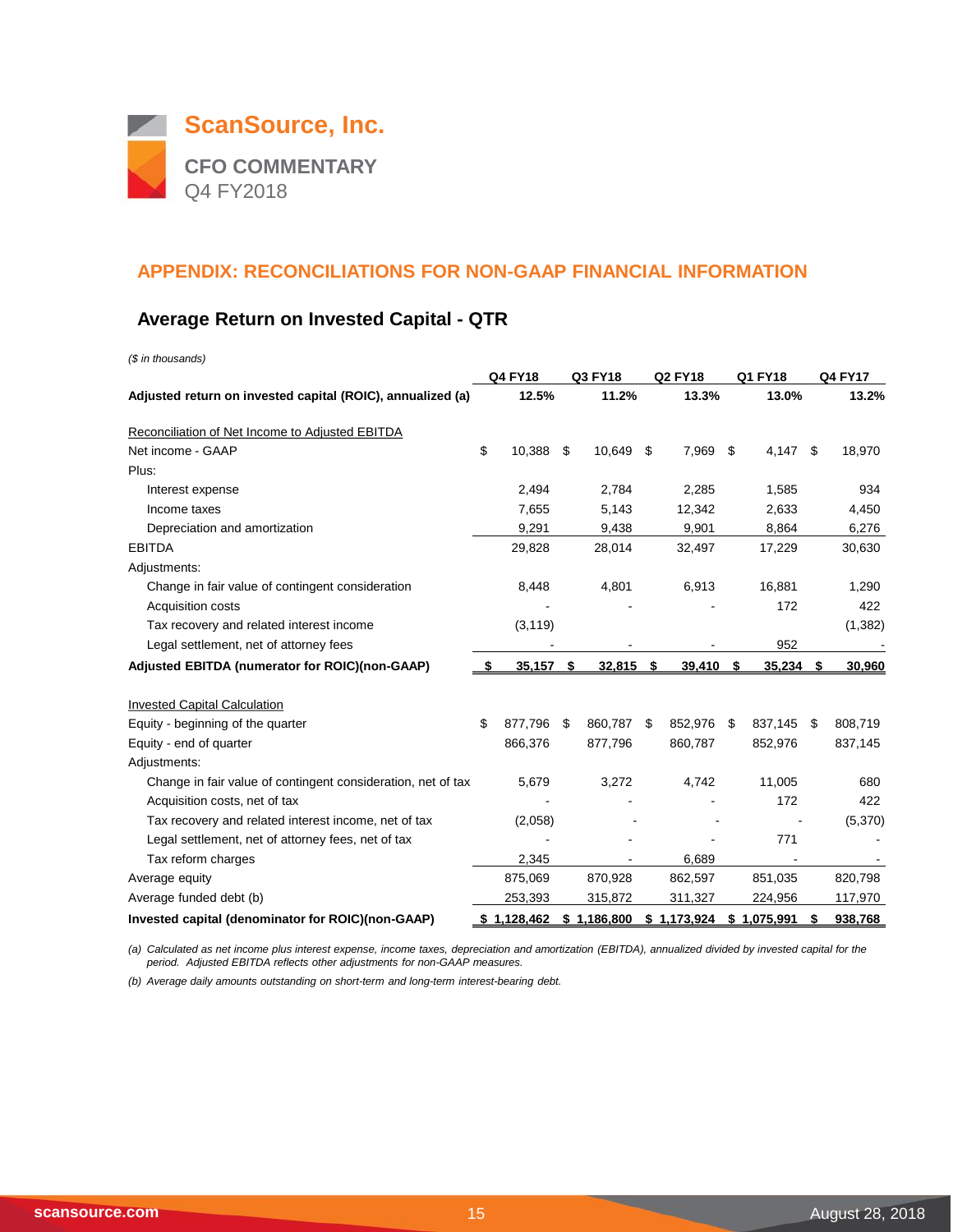

## **Average Return on Invested Capital – FY**

| (\$ in thousands)                                            | Fiscal Year Ended June 30, |          |      |           |  |  |  |  |  |
|--------------------------------------------------------------|----------------------------|----------|------|-----------|--|--|--|--|--|
|                                                              | 2018                       |          | 2017 |           |  |  |  |  |  |
| Adjusted return on invested capital (ROIC), annualized (a)   |                            | 12.5%    |      | 13.1%     |  |  |  |  |  |
| Reconciliation of Net Income to Adjusted EBITDA              |                            |          |      |           |  |  |  |  |  |
| Net income - GAAP                                            | \$                         | 33,153   | \$   | 69,246    |  |  |  |  |  |
| Plus:                                                        |                            |          |      |           |  |  |  |  |  |
| Interest expense                                             |                            | 9,149    |      | 3,215     |  |  |  |  |  |
| Income taxes                                                 |                            | 27,772   |      | 32,249    |  |  |  |  |  |
| Depreciation and amortization                                |                            | 37,495   |      | 24,968    |  |  |  |  |  |
| <b>EBITDA</b>                                                |                            | 107,569  |      | 129,678   |  |  |  |  |  |
| Adjustments:                                                 |                            |          |      |           |  |  |  |  |  |
| Change in fair value of contingent consideration             |                            | 37,043   |      | 5,211     |  |  |  |  |  |
| Acquisition costs                                            |                            | 172      |      | 1,256     |  |  |  |  |  |
| Tax recovery and related interest income                     |                            | (3, 119) |      | (1, 382)  |  |  |  |  |  |
| Legal settlement, net of attorney fees                       |                            | 952      |      | (12, 777) |  |  |  |  |  |
| Adjusted EBITDA (numerator for ROIC)(non-GAAP)               | \$                         | 142,617  | \$   | 121,986   |  |  |  |  |  |
| <b>Invested Capital Calculation</b>                          |                            |          |      |           |  |  |  |  |  |
| Equity - beginning of the quarter                            | \$                         | 837,145  | \$   | 774,496   |  |  |  |  |  |
| Equity - end of quarter                                      |                            | 866,376  |      | 837,145   |  |  |  |  |  |
| Adjustments:                                                 |                            |          |      |           |  |  |  |  |  |
| Change in fair value of contingent consideration, net of tax |                            | 24,697   |      | 2,921     |  |  |  |  |  |
| Acquisition costs, net of tax                                |                            | 172      |      | 1,256     |  |  |  |  |  |
| Tax recovery and related interest income, net of tax         |                            | (2,058)  |      | (5,370)   |  |  |  |  |  |
| Legal settlement, net of attorney fees, net of tax           |                            | 771      |      | (8,047)   |  |  |  |  |  |
| Tax reform charges                                           |                            | 9,034    |      |           |  |  |  |  |  |
| Average equity                                               |                            | 868,069  |      | 801,201   |  |  |  |  |  |
| Average funded debt (b)                                      |                            | 276,233  |      | 131,445   |  |  |  |  |  |
| Invested capital (denominator for ROIC)(non-GAAP)            | \$1,144,302                |          | \$   | 932,646   |  |  |  |  |  |

*(a) Calculated as net income plus interest expense, income taxes, depreciation and amortization (EBITDA), annualized divided by invested capital for the period. Adjusted EBITDA reflects other adjustments for non-GAAP measures.*

*(b) Average daily amounts outstanding on short-term and long-term interest-bearing debt.*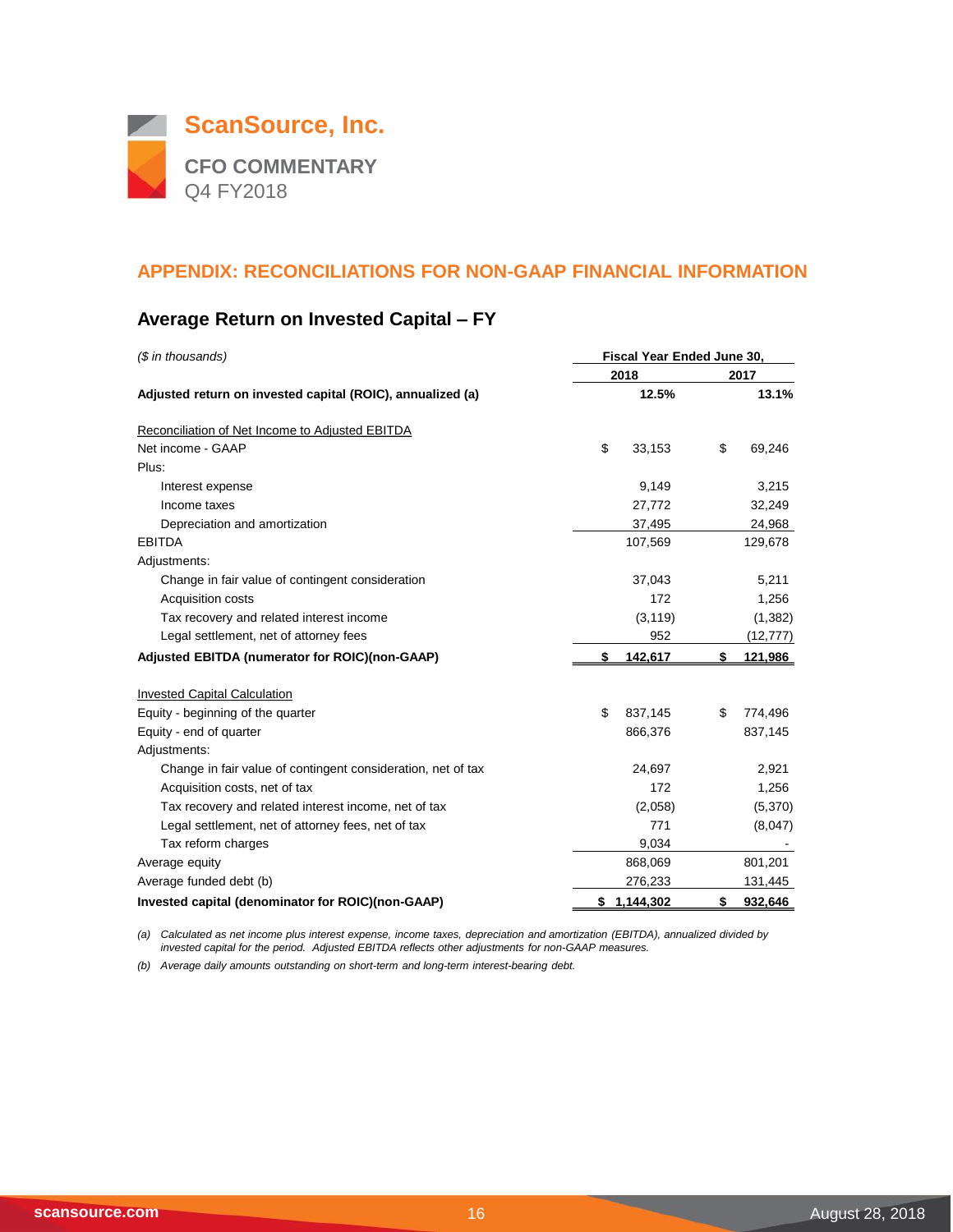

#### **Net Debt and EBITDA Metrics**

*(\$ in thousands)*

|                                                     | Q4 2018      | Q3 FY18      | <b>Q2 FY18</b> | Q1 FY18    | <b>Q4 FY17</b> | Q3 FY17         | <b>Q2 FY17</b>                                    | Q1 FY17      |
|-----------------------------------------------------|--------------|--------------|----------------|------------|----------------|-----------------|---------------------------------------------------|--------------|
| Debt $(Q/E)$                                        | \$249.429    | \$282.158    | \$360,932      | \$285,763  | 97.300<br>\$   | \$113.934       | \$141.666                                         | \$166,141    |
| Less: Cash and cash equivalents (Q/E)               | (25,530)     | (35, 361)    | (35, 435)      | (23, 616)  | (56,094)       | (62, 187)       | (45,071)                                          | (45, 125)    |
| Net debt (Q/E)                                      | \$223,899    | \$246,797    | \$325,497      | \$262,147  | \$41,206       | \$<br>51,747 \$ | 96,595                                            | \$121,016    |
| Reconciliation of Net Income to Adjusted EBITDA     |              |              |                |            |                |                 |                                                   |              |
| Net income - GAAP                                   | 10,388<br>\$ | 10,649<br>\$ | 7,969<br>\$    | 4,147<br>S | \$<br>18,970   | 12,424<br>\$    | \$<br>23,037                                      | \$<br>14,816 |
| Plus:                                               |              |              |                |            |                |                 |                                                   |              |
| Interest expense                                    | 2,494        | 2,784        | 2,285          | 1,585      | 934            | 780             | 912                                               | 589          |
| Income taxes                                        | 7,655        | 5,143        | 12,342         | 2,633      | 4,450          | 7,147           | 12,744                                            | 7,908        |
| Depreciation and amortization                       | 9,291        | 9,438        | 9,901          | 8,864      | 6,276          | 6,880           | 6,588                                             | 5,224        |
| <b>EBITDA</b>                                       | 29,828       | 28,014       | 32,497         | 17,229     | 30,630         | 27,231          | 43,281                                            | 28,537       |
| Adjustments:                                        |              |              |                |            |                |                 |                                                   |              |
| Change in fair value of contingent<br>consideration | 8,448        | 4,801        | 6,913          | 16,881     | 1,290          | 1,960           | 1,791                                             | 169          |
| Acquisition costs                                   |              |              |                | 172        | 422            |                 | 335                                               | 498          |
| Tax recovery and related interest<br>income         | (3, 119)     |              |                |            | (1, 382)       |                 |                                                   |              |
| Legal settlement, net of attorney fees              |              |              |                | 952        |                |                 | (12, 777)                                         |              |
| Adjusted EBITDA (non-GAAP)                          | 35,157<br>\$ | \$32,815     | \$39,410       | \$35,234   | \$<br>30,960   | \$<br>29,191    | \$<br>32,630                                      | \$29,204     |
| Adjusted EBITDA, TTM (a)                            | \$142,617    | \$138,419    |                |            |                |                 | \$134,795 \$128,015 \$121,986 \$111,979 \$110,284 |              |
| Net Debt / Adjusted EBITDA, TTM (a)                 | 1.6x         | 1.8x         | 2.4x           | 2.0x       | 0.3x           | 0.5x            | 0.9x                                              |              |

*(a) Adjusted EBITDA for the trailing 12-month period*